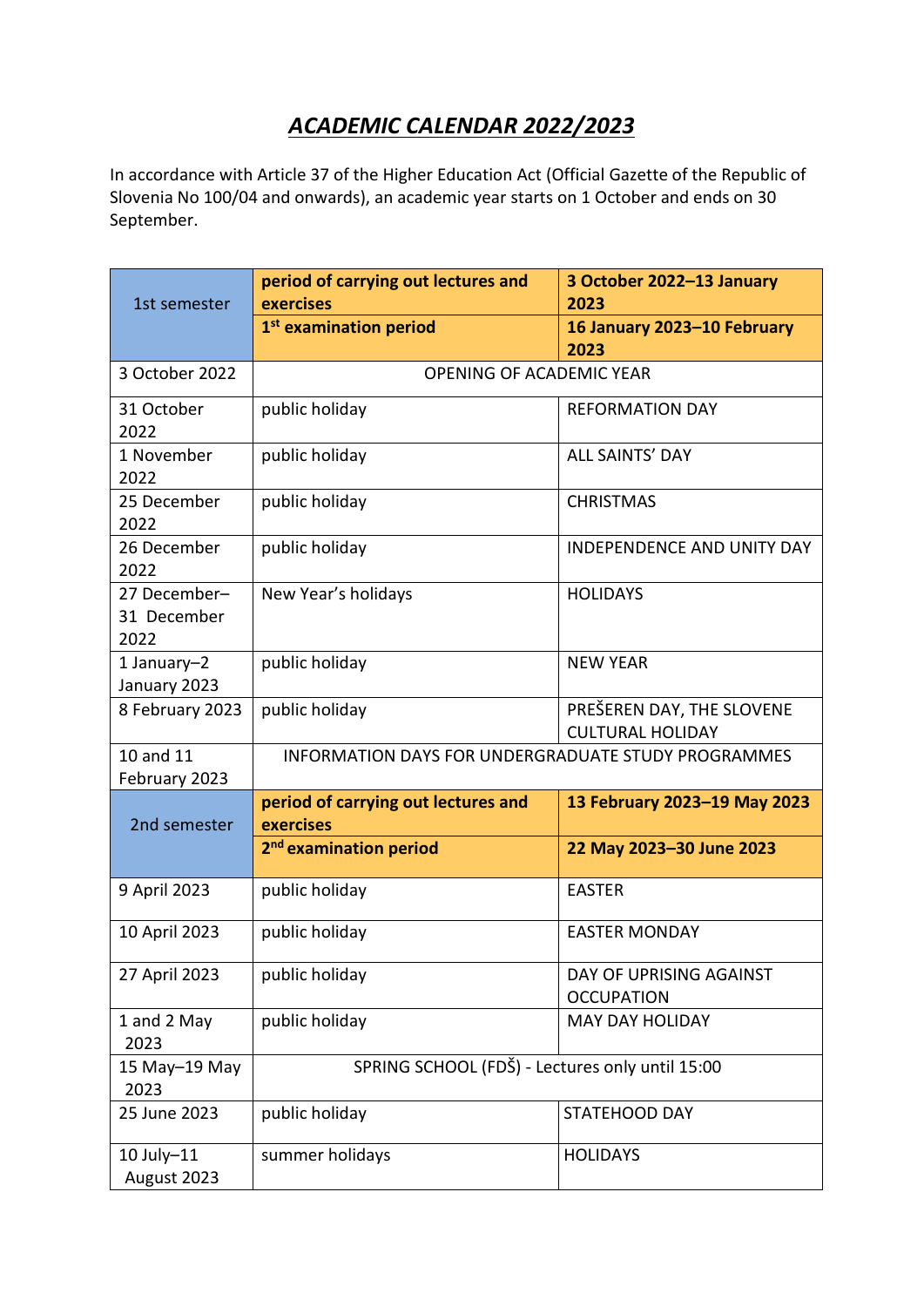| 15 August 2023                         | public holiday                     | <b>ASSUMPTION DAY</b> |
|----------------------------------------|------------------------------------|-----------------------|
| 16 August-8<br>September 2023          | 3 <sup>rd</sup> examination period |                       |
| 11 September -<br>15 September<br>2023 | SUMMER SCHOOL (FSMŠ)               |                       |
| 29 September<br>2023                   | University Day                     |                       |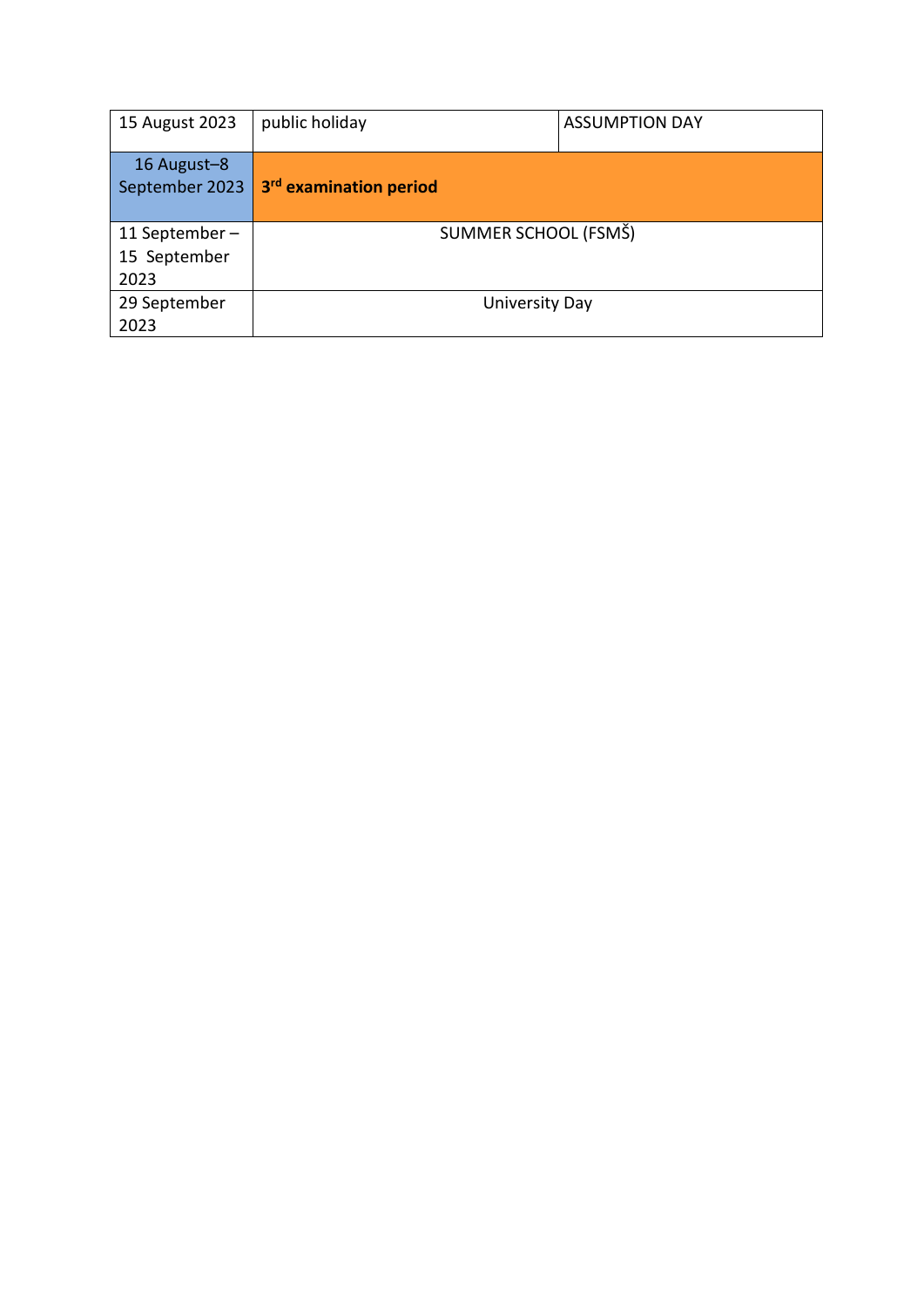#### *UNDERGRADUATE STUDIES*

The Faculty shall organize teaching and examination periods for undergraduate programmes in the academic year using semesters.

# **TIMETABLE OF SEMESTERS FOR THE UNDERGRADUATE STUDY PROGRAMME LAW I AND THE UNDERGRADUATE STUDY PROGRAMME LAW AND MANAGEMENT OF INFRASTRUCTURE AND REAL ESTATE I**

# **PLANNED SCHEDULE OF LECTURES BY SEMESTERS FOR THE UNDERGRADUATE STUDY PROGRAMME LAW I**

#### **1st semester in the 2022/23 academic year**

#### **1st year**

Jurisprudence Roman Law Constitutional Law Information Society and Law

#### **2nd year**

Law of Obligations Civil Procedural Law Introduction to Civil Law Inheritance Law Family Law

#### **3rd year**

European Union Law International Law Administrative Law Public Administration Administrative Procedures and Judicial Review of Administrative Acts

### **2nd semester in the 2022/23 academic year**

# **1st year** International Community and International Relations Legal History Criminal Law Criminal Procedure Law Foreign Legal Terminology

### **2nd year**

Commercial Law Financial Law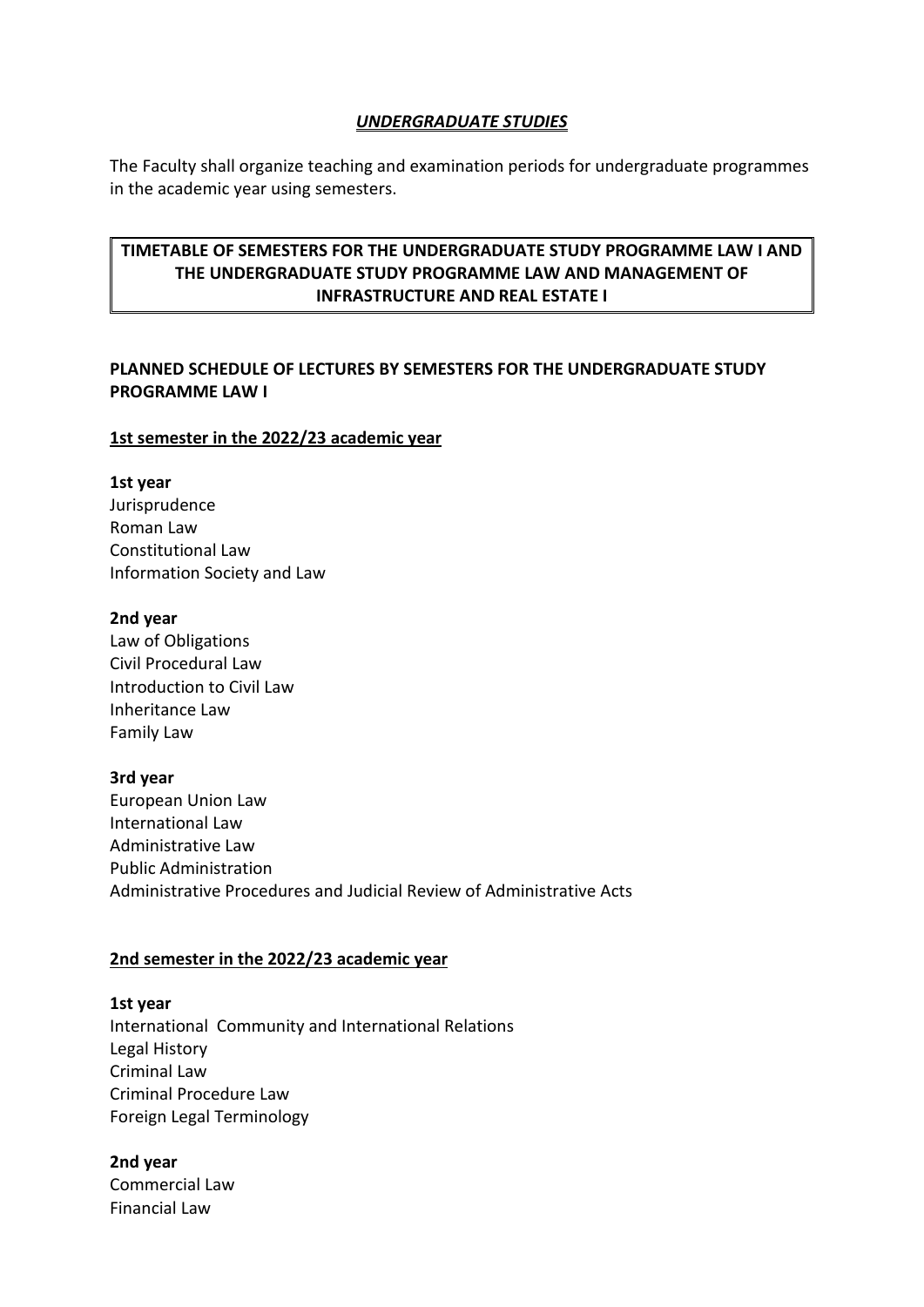Property Law Social Security Law Labour Law

#### **3rd year**

Private International Law Obligatory Practical Work Elective Course 1 Elective Course 2 Elective Course 3

## **PLANNED SCHEDULE OF LECTURES BY SEMESTERS FOR THE UNDERGRADUATE STUDY PROGRAMME MANAGEMENT OF INFRASTRUCTURE AND REAL ESTATE I**

#### **1st semester in the 2022/23 academic year**

#### **1st year**

Business Mathematics Basics of Management Basics of Spatial Planning Basics of Architecture Introduction to Administrative Law and Administrative Procedure

#### **2nd year**

Methods of Real Estate Marketing Introduction to Commercial Law Energy Infrastructure Introduction to Civil Procedural Law Infrastructure Projects Management

#### **3rd year**

Investment Processes and Facilities Construction Economics of Business Subjects Facilities Maintenance Information Society and Law

#### **2nd semester in the 2022/23 academic year**

#### **1st year**

Introduction to Property Law Communal Infrastructure Management Economics Real Estate Recording Real Estate Evaluation

#### **2nd year**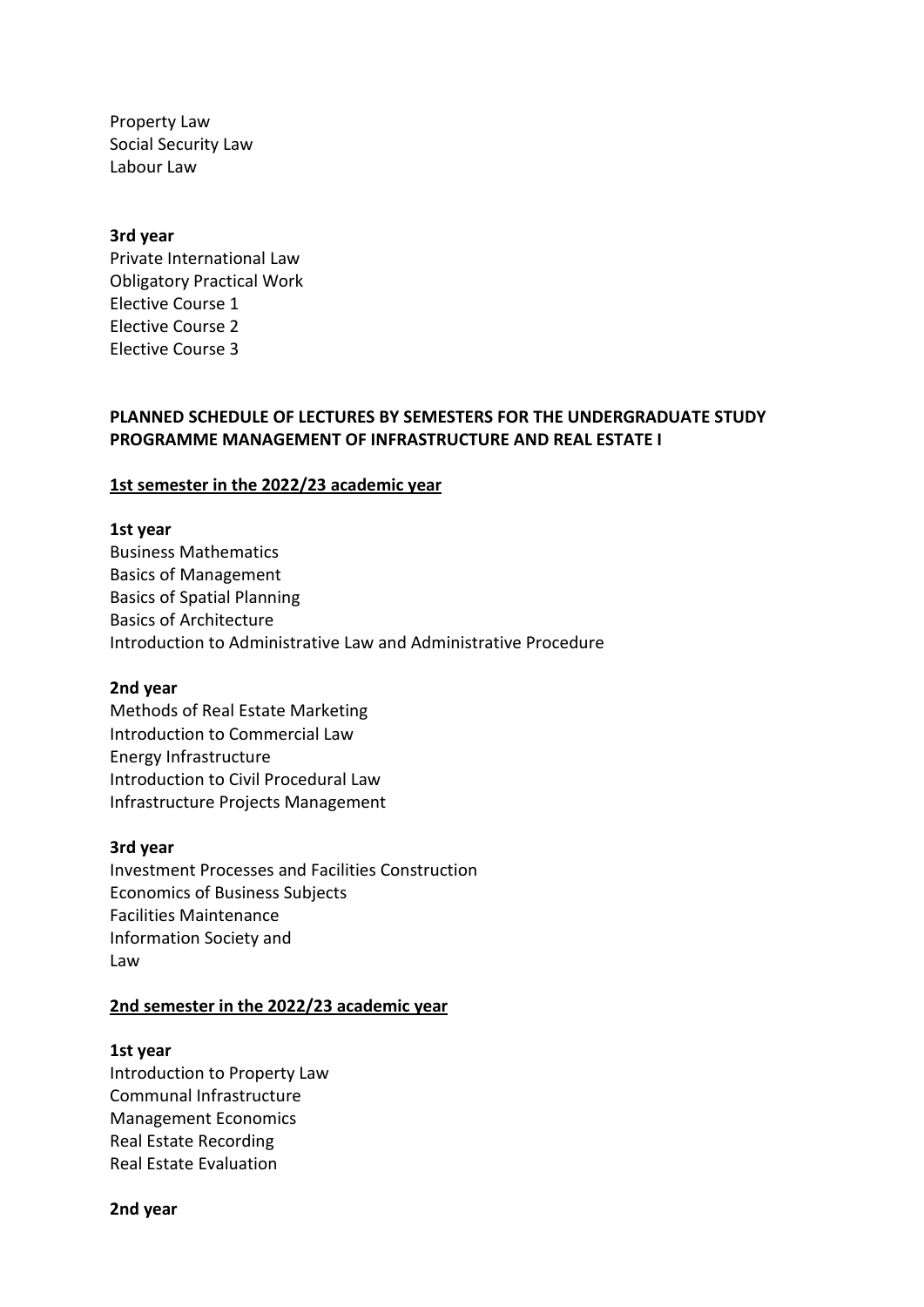Introduction to the Law of Obligations Telecommunication Infrastructure Basics of Human Resource Management Building Design Transport Infrastructure

## **3rd year**

Elective Course 1 Elective Course 2 Elective Course 3 Obligatory Practical Work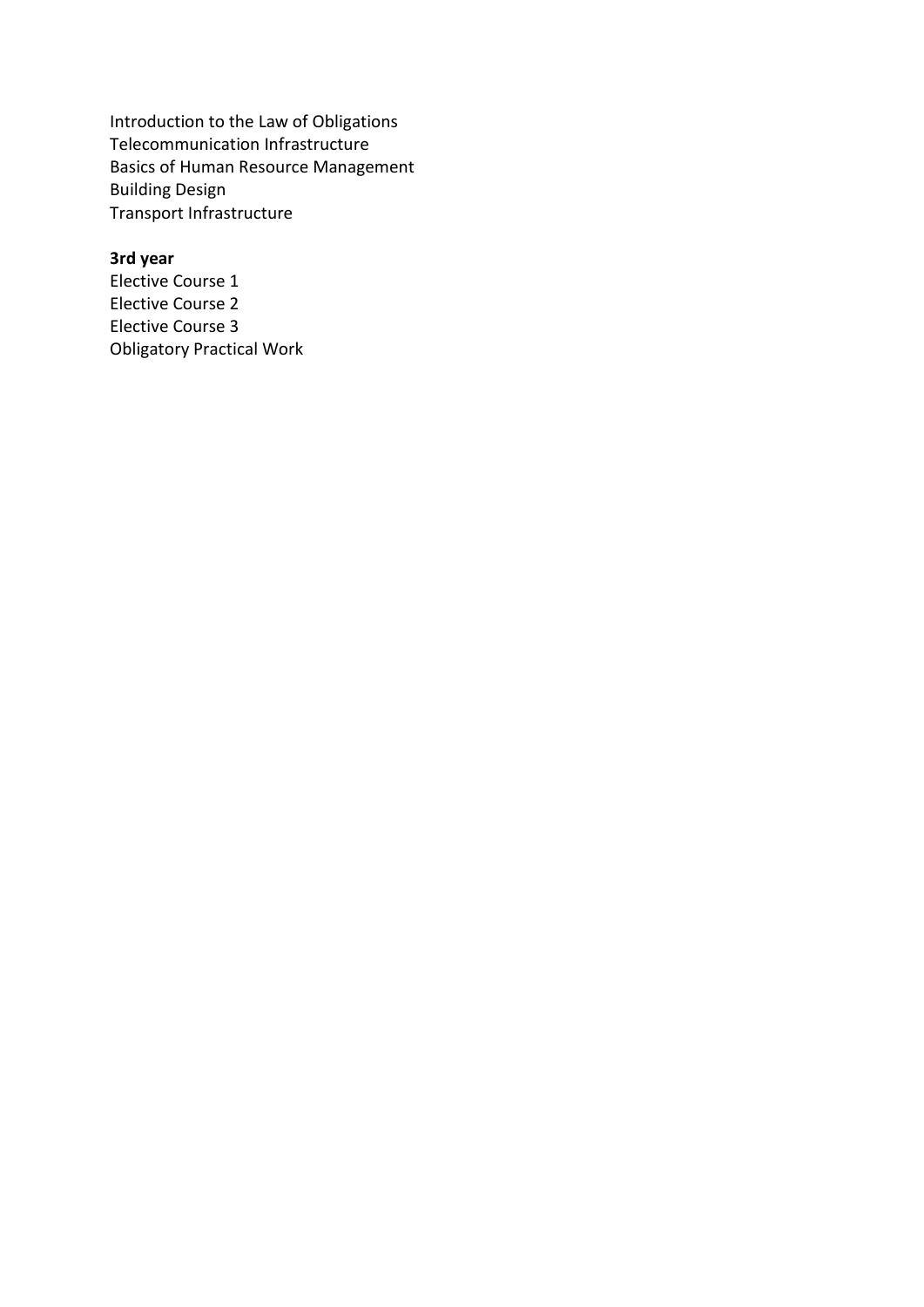# *POSTGRADUATE STUDIES*

The Faculty shall organize teaching and examination periods for postgraduate programmes in the academic year using semesters.

# **TIMETABLE OF SEMESTERS FOR POSTGRADUATE STUDY PROGRAMMES LAW II, LAW AND MANAGEMENT OF REAL ESTATE II, ALTERNATIVE DISPUTE RESOLUTION, AND CIVIL AND COMMERCIAL LAW II**

# **PLANNED SCHEDULE OF LECTURES BY SEMESTERS FOR THE POSTGRADUATE STUDY PROGRAMME LAW II**

# **1st semester in the 2022/23 academic year**

## **1st year**

Democratic and Rule of Law State Modernization of Public Administration Constitutional and International Criminal Law Elective Course

## **2nd year**

Comparative Law and Large Legal Systems Constitutional and International Law of Human Rights Constitutional System of the European Union Elective Course

# **2nd semester in the 2022/23 academic year**

## **1st year** Theory and Practice of Social State European Civil Law Philosophy and Theory of Law Elective Course

## **2nd year** Preparation and Defence of Master's Thesis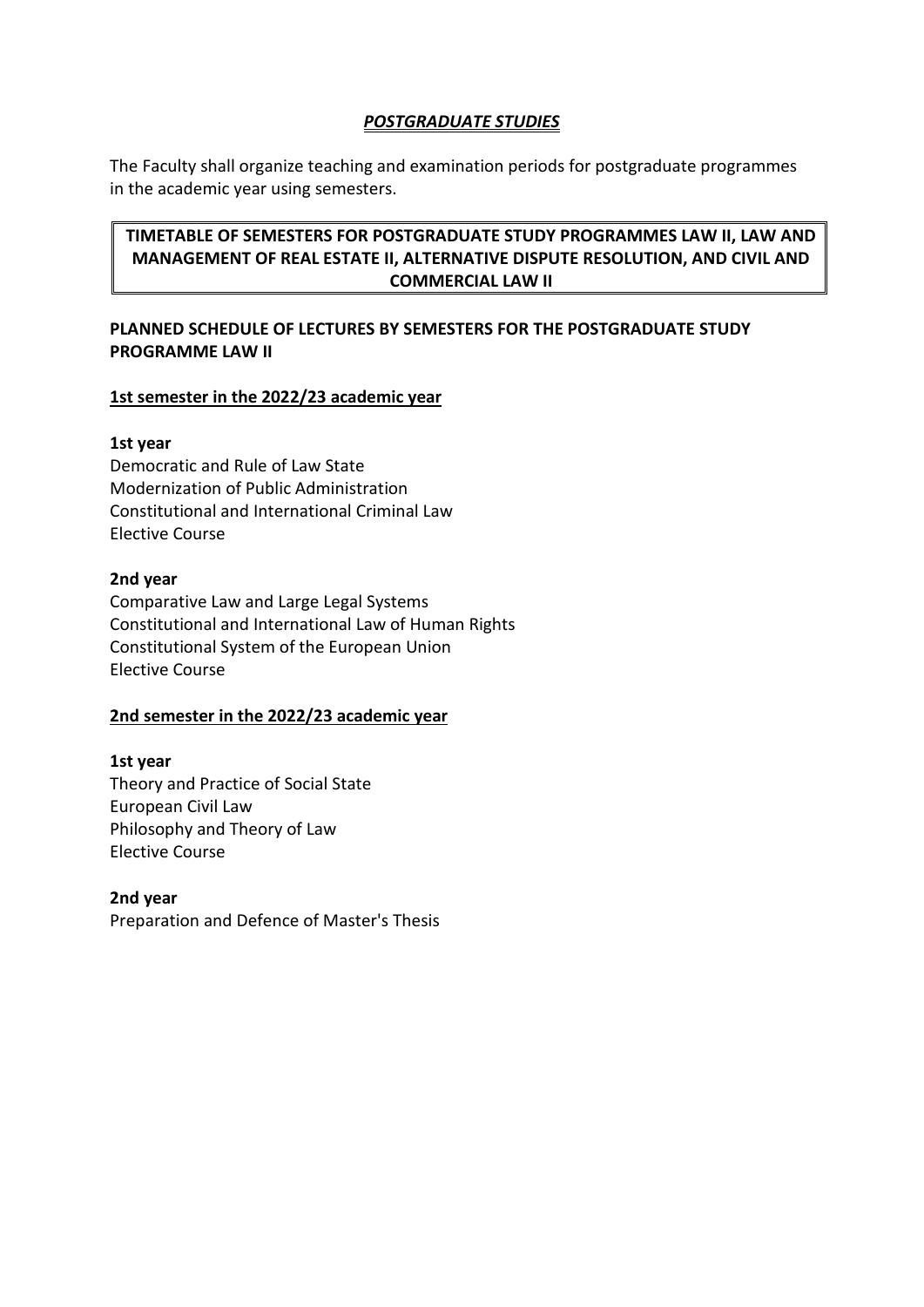## **PLANNED SCHEDULE OF LECTURES BY SEMESTERS FOR THE POSTGRADUATE STUDY PROGRAMME LAW AND MANAGEMENT OF REAL ESTATE II**

## **1st semester in the 2022/23 academic year**

### **1st year**

Spatial Planning System Real Estate Concept Design of the Residential Buildings Elective Courses

## **2nd year**

Law of Obligations The Appraisal of Real Estate Project Management Elective Courses

### **2nd semester in the 2022/23 academic year**

#### **1st year**

Property Law Recording and Management of Real Estate with the Basics of the Land Register Law Administrative Law and Administrative Procedure Elective Courses

### **2nd year**

Preparation and Defence of Master's Thesis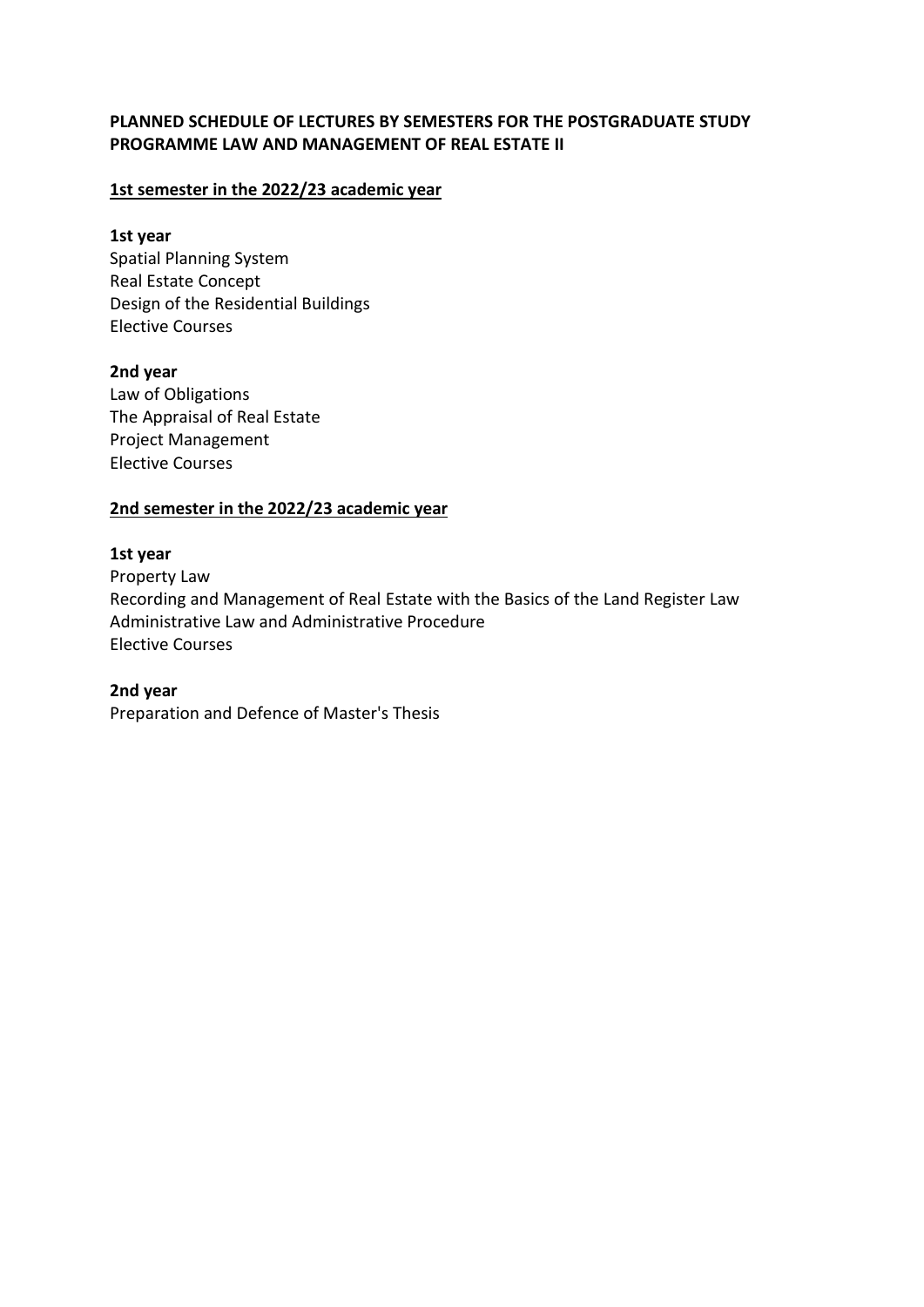## **PLANNED SCHEDULE OF LECTURES BY SEMESTERS FOR THE POSTGRADUATE STUDY PROGRAMME ALTERNATIVE DISPUTE RESOLUTION**

## **1st semester in the 2022/23 academic year**

### **1st year**

Conflict and crisis management: How to manage diversity and protect minorities? Judical and Alternative Dispute Settlement Basics on Mediation Elective course

## **2nd year**

Arbitration, Mediation and Alternative Dispute Resolution in Commercial Disputes Alternative Resolution of Civil and Labour-Law Disputes Resolution of Family, Social Security and Health Protection Disputes Elective Course

# **2nd semester in the 2022/23 academic year**

## **1st year**

Processes and Stages of Conflict Practices, Techniques and Skills of Dispute Settlement Dispute Resolution in Public Sector and Social Dialogue Elective Course

**2nd year** Methodological seminar Preparation and Defence of Master's Thesis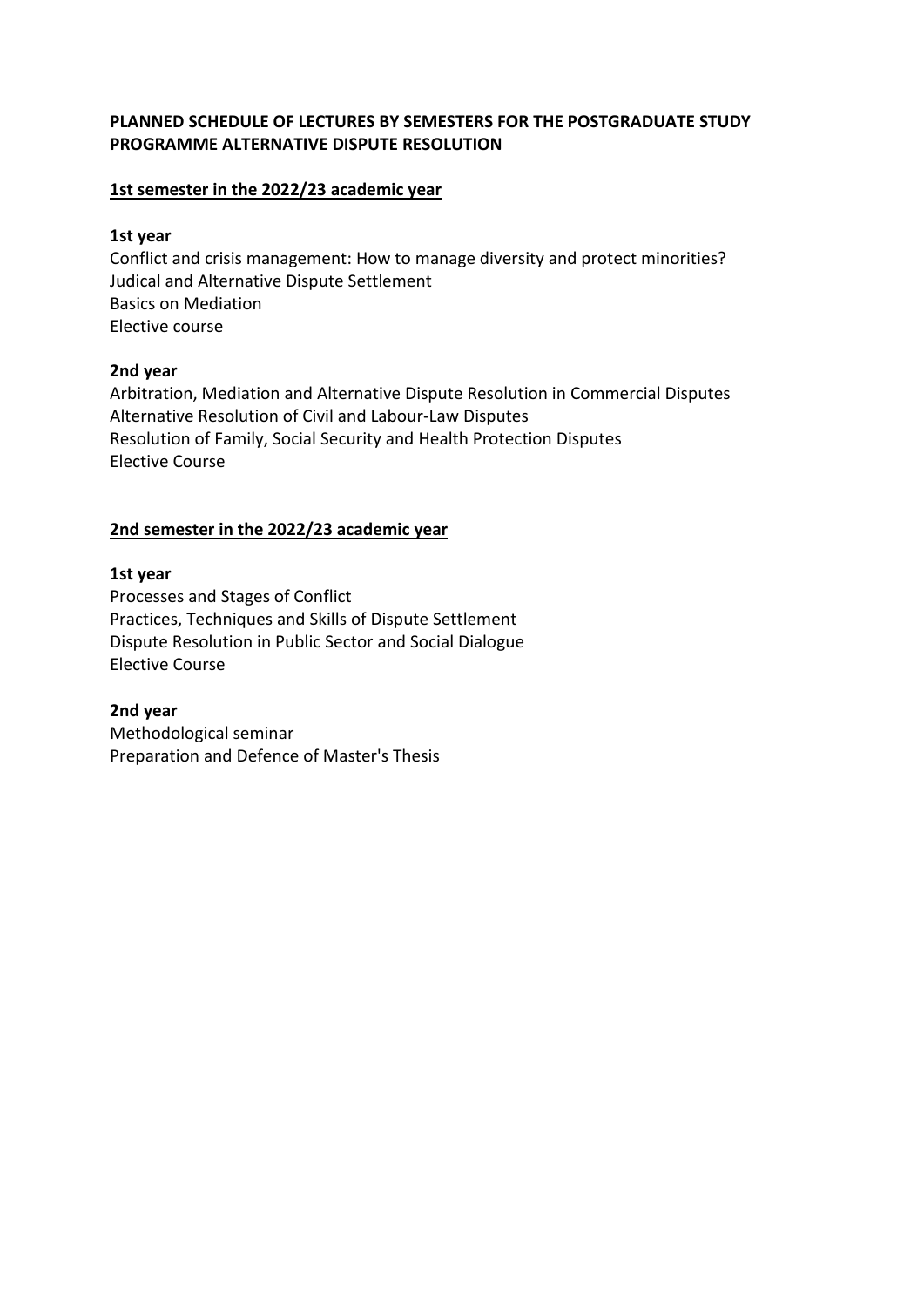## **PLANNED SCHEDULE OF LECTURES BY SEMESTERS FOR THE POSTGRADUATE STUDY PROGRAMME CIVIL AND COMMERCIAL LAW**

## **1st semester in the 2022/23 academic year**

#### **1st year**

Institutions of the Law of Obligations Institutions of Property Law Civil Procedure Law – Selected Topics EU Company Law Private International Law Protection of Human Rights in Law Enforcement and Law-litigious Proceedings

### **2nd year**

Law of Insolvency Procedures Law of concerns - Law of Connected Companies Elective Course 1 Elective Course 2 Elective Course 3

### **2nd semester in the 2022/23 academic year**

### **1st year**

Company Law Intellectual Property Law Business Contract Law Arbitration Law Securities Law Labour and Social Law - Selected Topics

### **2nd year**

Individual Research Work Master's Thesis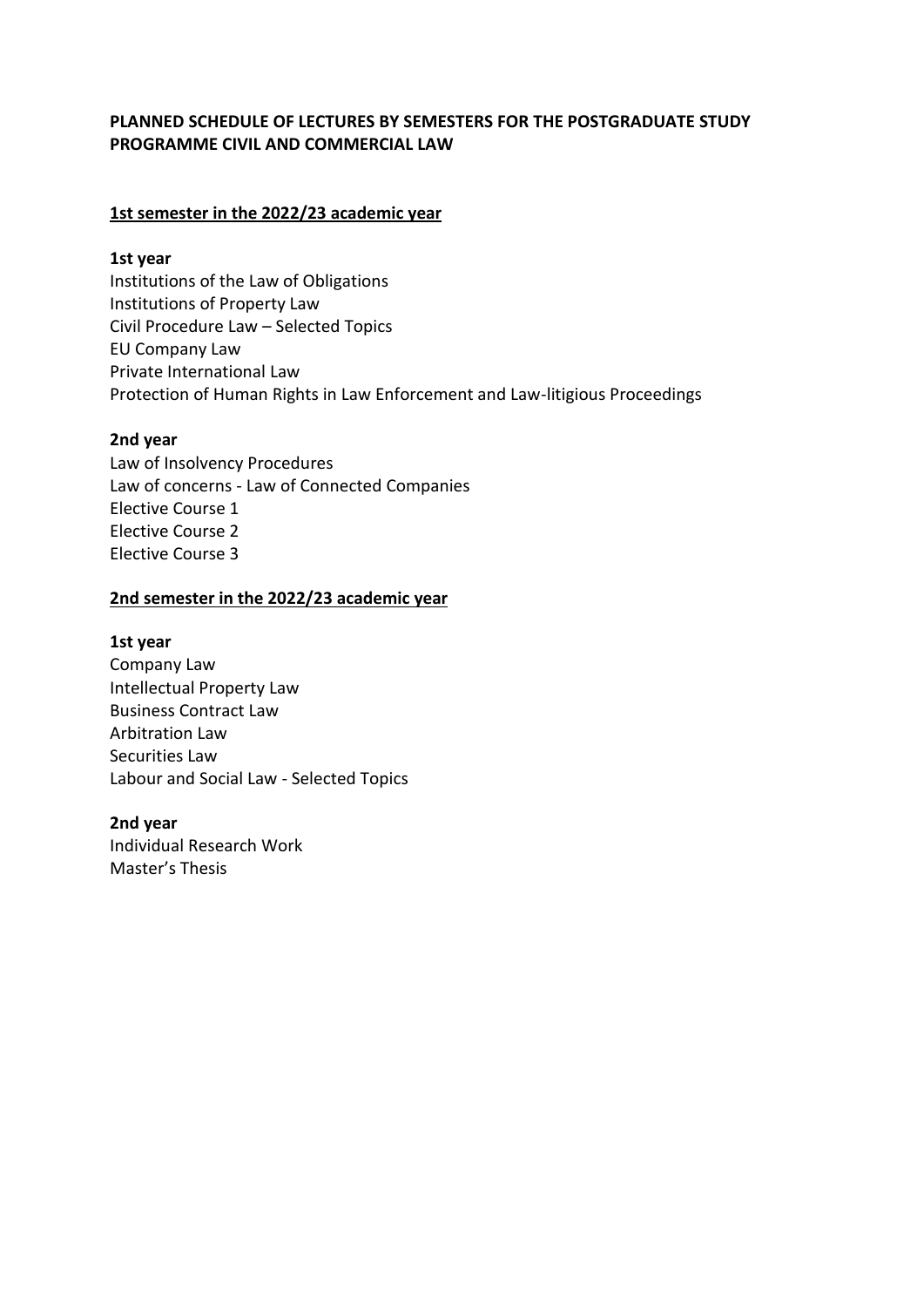#### *DOCTORAL STUDIES*

# **TIMETABLE OF LECTURES FOR DOCTORAL STUDY PROGRAMMES LAW III AND LAW AND MANAGEMENT OF REAL ESTATE III**

# **PLANNED SCHEDULE OF LECTURES BY SEMESTERS FOR THE DOCTORAL STUDY PROGRAMME LAW III**

**1st year – 1. Semester**  Theory, Philosophy and Methodology of Law Modular Obligatory Subject Doctoral Seminar 2

**1st year – 2. Semester**  Preparation of a disposition of a doctoral dissertation

**2nd year – 1. Semester**  Modular Obligatory Subject 1 Modular Obligatory Subject 2 Doctoral Seminar 2

**2nd year – 2. Semester**  Preparation of a doctoral dissertation

**3rd year** Preparation of the final doctoral dissertation, scientific article and defence